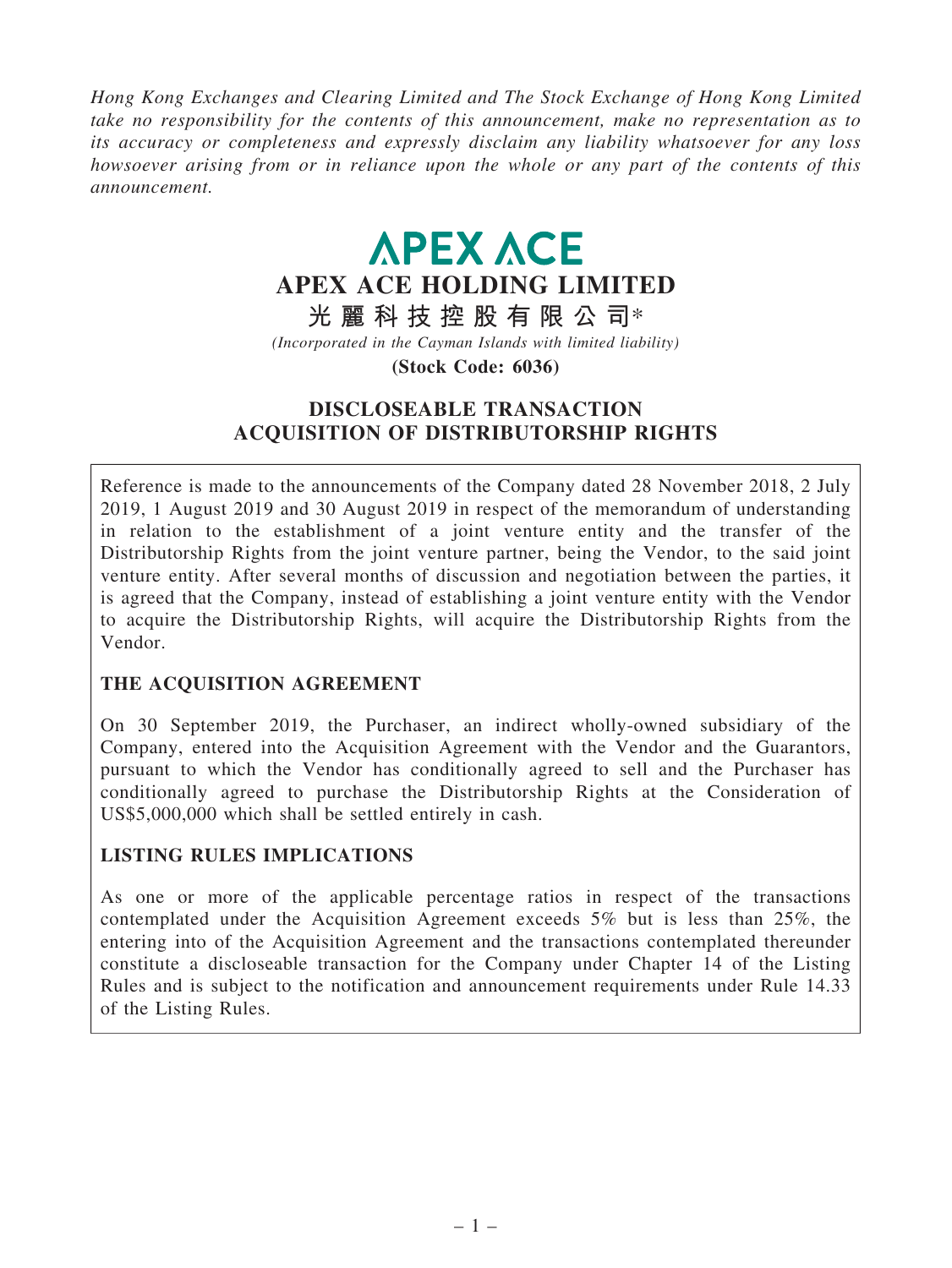# BACKGROUND

Reference is made to the announcements of the Company dated 28 November 2018, 2 July 2019, 1 August 2019 and 30 August 2019 in respect of the memorandum of understanding in relation to the establishment of a joint venture entity and the transfer of the Distributorship Rights from the joint venture partner, being the Vendor, to the said joint venture entity. After several months of discussion and negotiation between the parties, it is agreed that the Company, instead of establishing a joint venture entity with the Vendor to acquire the Distributorship Rights, will acquire the Distributorship Rights from the Vendor.

On 30 September 2019, the Purchaser, an indirect wholly-owned subsidiary of the Company, entered into the Acquisition Agreement with the Vendor and the Guarantors in relation to the Acquisition.

The principal terms of the Acquisition Agreement are set out below:

# THE ACQUISITION AGREEMENT

# Date

30 September 2019

# Parties

- (a) Shenzhen Zhiyupeng Technology Company Limited\*, being the Purchaser;
- (b) Shenzhen Zhiyupeng Electronic Company Limited\*, being the Vendor;
- (c) Mr. Zhao, being one of the Guarantors; and
- (d) Ms. Ou, being one of the Guarantors.

To the best of the Directors' knowledge, information and belief, having made all reasonable enquiries, each of the Vendor and the Guarantors is not connected person of the Company and is third party independent of the Company and its connected persons in accordance with the Listing Rules.

#### Assets to be acquired

Pursuant to the Acquisition Agreement, the Vendor has conditionally agreed to sell and the Purchaser has conditionally agreed to purchase the Distributorship Rights at the Consideration of US\$5,000,000 (equivalent to approximately HK\$39,000,000).

The Distributorship Rights will be transferred in the following manner:

(i) Within ten days after the execution of the Acquisition Agreement, the Vendor shall (a) unconditionally and irrevocably transfer to the Purchaser the Distributorship Right A and procure the issuance of the relevant distributor permit certificate for a term of not less than three years by Manufacturer A to the Purchaser which evidence the Purchaser's ownership of the Distributorship Right A, and (b) procure the entering into of sales agreements between the Purchaser and all customers to whom the Vendor sells the products of Manufacturer A under the Distributorship Right A.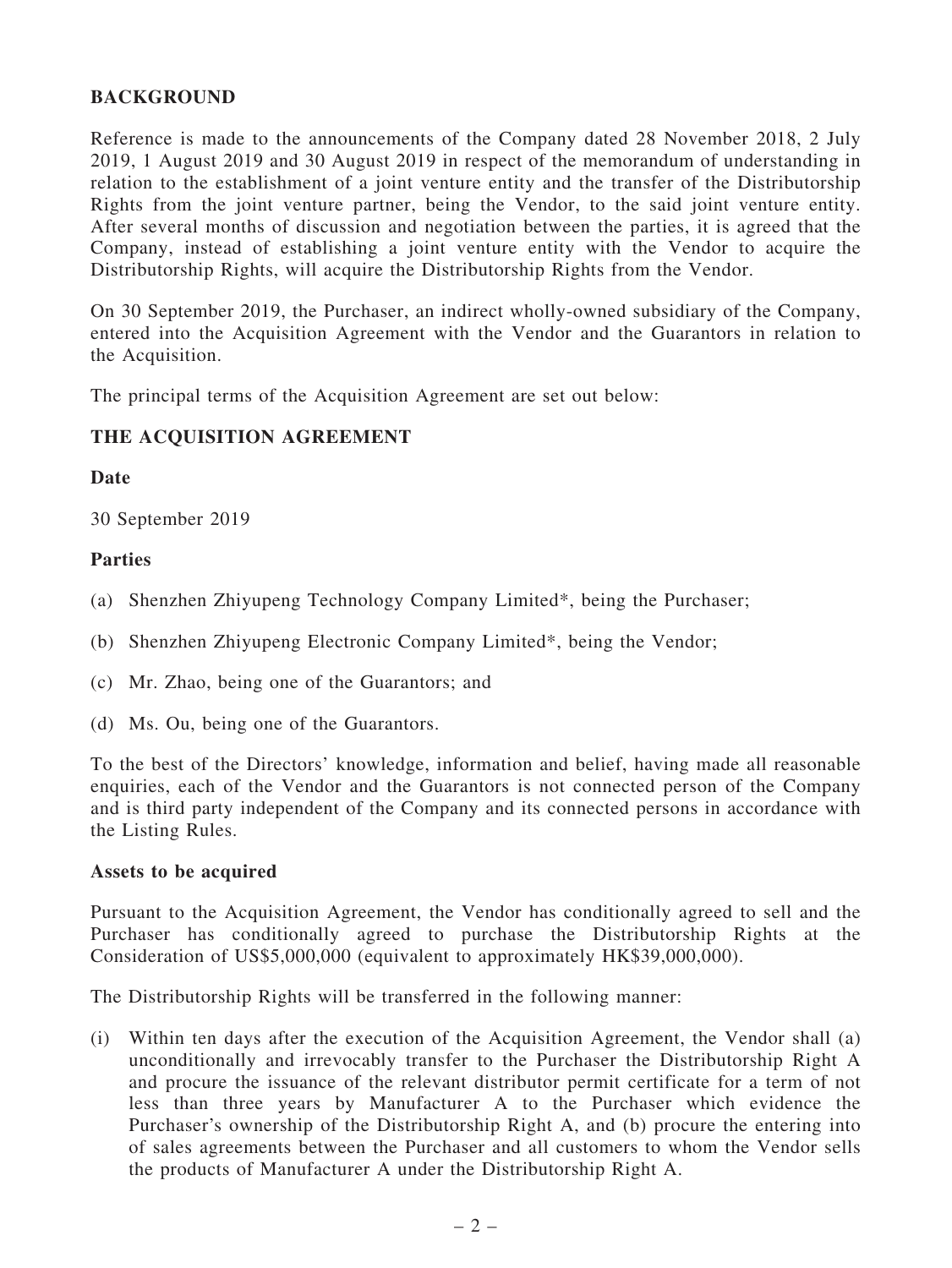- (ii) Within 90 days after the execution of the Acquisition Agreement, the Vendor shall (a) unconditionally and irrevocably transfer to the Purchaser the Distributorship Right B and procure the issuance of the relevant distributor permit certificate for a term of not less than three years by Manufacturer B to the Purchaser which evidence the Purchaser's ownership of the Distributorship Right B, and (b) procure the entering into of sales agreements between the Purchaser and all customers to whom the Vendor sells the products of Manufacturer B under the Distributorship Right B.
- (iii) Within 150 days after the execution of the Acquisition Agreement, the Vendor shall (a) unconditionally and irrevocably transfer to the Purchaser the Distributorship Right C and procure the issuance of the relevant distributor permit certificate for a term of not less than three years by Manufacturer C to the Purchaser which evidence the Purchaser's ownership of the Distributorship Right C, and (b) procure the entering into of sales agreements between the Purchaser and all customers to whom the Vendor sells the products of Manufacturer C under the Distributorship Right C.

If the Purchaser shall elect to renew the Distributorship Rights for two years upon the expiry of the said three-year terms, the Vendor shall procure the renewal of the relevant distributor permit certificates issued by the Manufacturers to the Purchaser for two years.

Particulars of the Distributorship Rights are set forth below:

|                                                | Distributorship<br><b>Right A</b>                                                                               | Distributorship<br><b>Right B</b>                                                                                                                                   | Distributorship<br><b>Right C</b>                                                                               |
|------------------------------------------------|-----------------------------------------------------------------------------------------------------------------|---------------------------------------------------------------------------------------------------------------------------------------------------------------------|-----------------------------------------------------------------------------------------------------------------|
| <b>Range of products</b>                       | Electronic<br>components and other<br>ancillary products                                                        | Plastic components<br>such as poly (acrylic<br>acid ester rubber),<br>acrylonitrile<br>butadiene styrene and<br>thermoplastic<br>polyurethane and<br>other products | Electronic<br>components and other<br>ancillary products                                                        |
| Term of the<br>Distributorship<br><b>Right</b> | Three years from the<br>date of issuance of<br>the relevant<br>distributor permit<br>certificate                | Three years from the<br>date of issuance of<br>the relevant<br>distributor permit<br>certificate                                                                    | Three years from the<br>date of issuance of<br>the relevant<br>distributor permit<br>certificate                |
| <b>Region for</b><br>distribution              | The PRC which<br>includes the PRC,<br>Hong Kong and the<br>Macau Special<br>Administrative<br>Region of the PRC | The PRC which<br>includes the PRC,<br>Hong Kong and the<br>Macau Special<br>Administrative<br>Region of the PRC                                                     | The PRC which<br>includes the PRC,<br>Hong Kong and the<br>Macau Special<br>Administrative<br>Region of the PRC |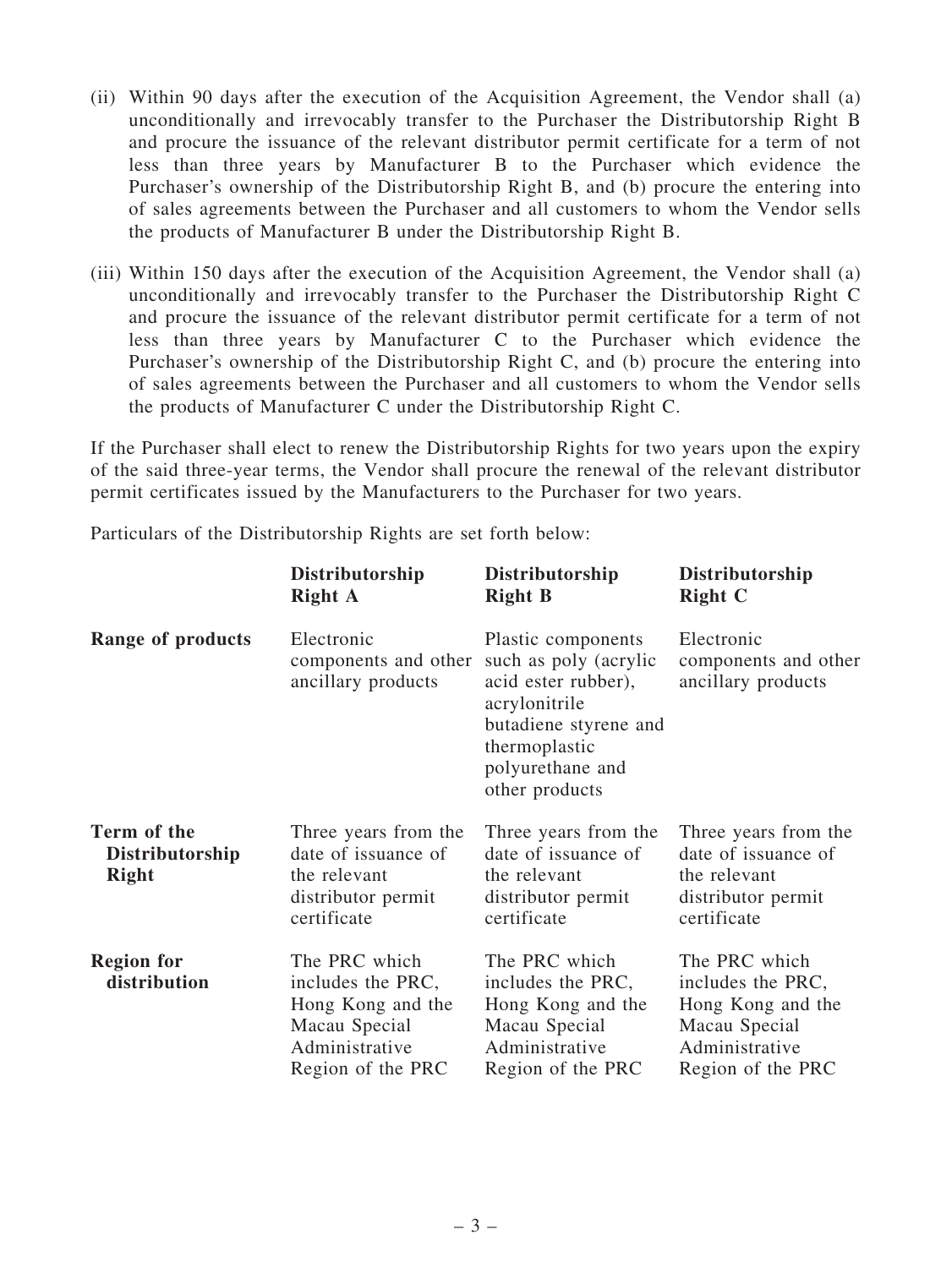As the Vendor could not separate the expenses incurred solely on the Distributorship Rights, the net profits attributable to the Distributorship Rights cannot be accurately arrived at by the Vendor. The revenue and gross profits attributable to the Distributorship Rights amounted to (i) HK\$490,800,000 and HK\$18,800,000, respectively, for the year ended 31 December 2018 and (ii) HK\$481,000,000 and HK\$16,500,000, respectively, for the year ended 31 December 2017.

# **Consideration**

The Consideration of US\$5,000,000 (equivalent to approximately HK\$39,000,000) for the Acquisition was paid/is payable by the Purchaser to the Vendor in the following manner:

- (i) as to US\$2,000,000 (equivalent to approximately HK\$15,600,000) being the Earnest Deposit paid by an indirect wholly-owned subsidiary of the Company (which was not the Purchaser) to the Vendor prior to the execution of the Acquisition Agreement pursuant to the memorandum of understanding dated 28 November 2018 (as amended and supplemented by the supplemental memoranda dated 29 June 2019, 31 July 2019 and 30 August 2019) entered into among the Group, the Vendor and the Guarantors, which is deemed to be part payment of the Consideration;
- (ii) as to US\$1,000,000 (equivalent to approximately HK\$7,800,000) payable by the Purchaser to the Vendor within five business days after the completion of the transfers of both the Distributorship Right A and the Distributorship Right B by the Vendor to the Purchaser in accordance with the Acquisition Agreement; and
- (iii) as to US\$2,000,000 (equivalent to approximately HK\$15,600,000) payable by the Purchaser to the Vendor within five business days after the completion of the transfer of the Distributorship Right C by the Vendor to the Purchaser in accordance with the Acquisition Agreement.

The Consideration was determined based on arm's length negotiations between the Vendor and the Purchaser with reference to, among others, the Valuation of the Distributorship Rights as at 30 June 2019, being US\$5,000,000 (equivalent to approximately HK\$39,000,000), prepared by the Valuer under the income approach using the discounted cash flow method.

# Due diligence review

The Purchaser will conduct a due diligence review on the business of the Vendor for a period of 90 days from 1 October 2019.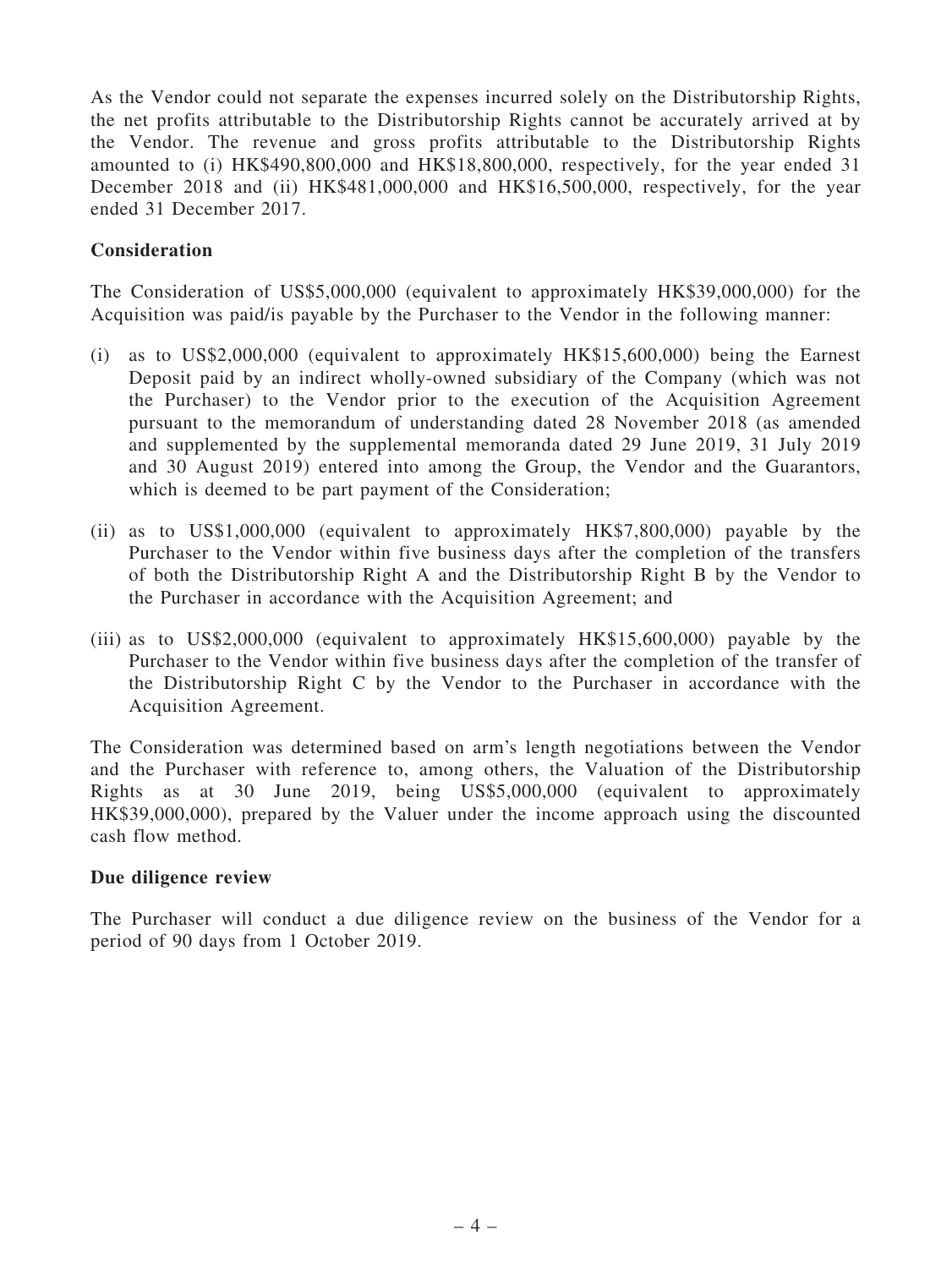After completion of the due diligence review, if the Purchaser, at its sole discretion, issues to the Vendor a notice which states that the Purchaser is not satisfied with the results of such due diligence review, the Acquisition Agreement will terminate upon receipt of the said notice by the Vendor and the Vendor shall within five business days after receiving such notice refund to the Purchaser the Earnest Deposit and any part of the Consideration which has been paid by the Purchaser to the Vendor.

# Profit Guarantee

The Vendor guarantees to the Purchaser that, for each of the three sales years ending 30 September 2020, 30 September 2021 and 30 September 2022 after the execution of the Acquisition Agreement, the consolidated net profit after tax generated from the operation of the Distributorship Rights shall not be less than HK\$8,000,000 (the ''Guaranteed Profit'') based on the audited consolidated financial statements of the Purchaser and its subsidiaries for each of such three sales years (the ''Financial Statements'').

In the event that the Vendor is not able to transfer the Distributorship Right C to the Purchaser in accordance with the Acquisition Agreement, the Vendor and the Purchaser agree that the amount of the Guaranteed Profit will be adjusted to not less than HK\$5,000,000 for each of the aforesaid three sales years, and the Purchaser shall not be required to pay the last instalment of the Consideration of US\$2,000,000 to the Vendor pursuant to the payment terms of the Consideration.

Where the actual consolidated net profit after tax generated from the operation of the Distributorship Rights by the Purchaser is less than the Guaranteed Profit for any of the three sales years based on the Financial Statements for such sales year provided by the Purchaser to the Vendor, the Vendor shall compensate the Purchaser by paying the Purchaser the shortfall between the Guaranteed Profit and the actual consolidated net profit after tax within ten business days after it receives from the Purchaser the Financial Statements for such sales year.

#### Other undertaking

The Vendor undertakes that, before the transfer of the Distributorship Rights is completed and within three years of the completion of the transfer of the Distributorship Rights, the Vendor and/or its associates will not directly or indirectly conduct or commence any business activities which relate to the Distributorship Rights, including but not limited to sales, the establishment of distribution channels, product promotion and the setting up and promotion of brands.

#### Guarantee

Each of Mr. Zhao and Ms. Ou agrees to jointly guarantee the performance by the Vendor of its obligations under the Acquisition Agreement, including but not limited to the obligation to refund the Earnest Deposit and any part of the Consideration which has been paid by the Purchaser to the Vendor upon the Purchaser' issuance of a written notice to the Vendor which states that the Purchaser is not satisfied with the results of its due diligence review on the business of the Vendor.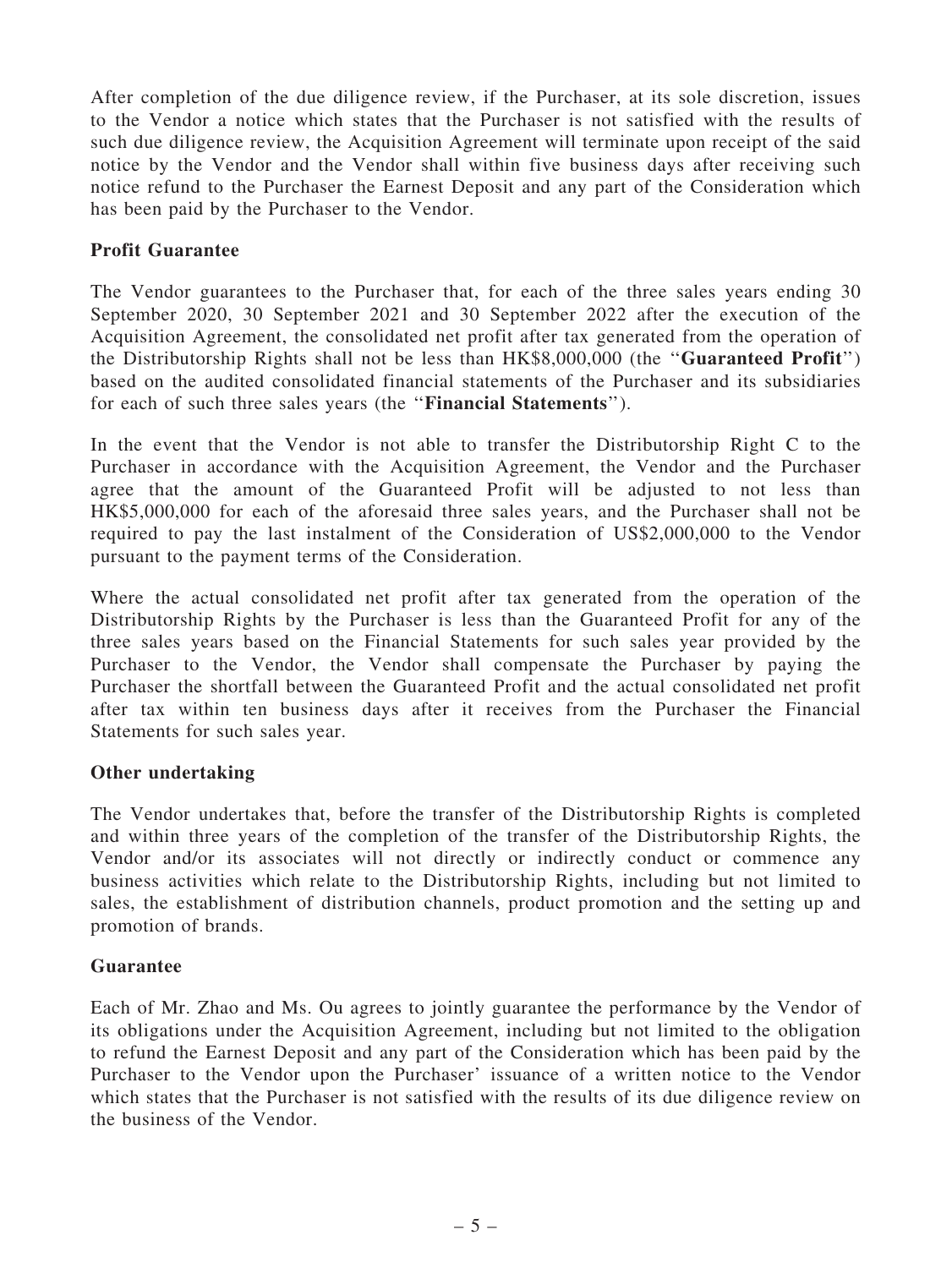# REASONS FOR AND BENEFITS OF ENTERING INTO THE ACQUISITION **AGREEMENT**

The Group is a semiconductor and other electronic components distributor and its customers are primarily market players in the technology, media and telecommunications sector in the PRC and Hong Kong. Since the commencement of business, the Group has been focusing on identifying, sourcing, selling and distributing quality electronic components produced by manufacturers. The Board believes that the Acquisition allows the Group to widen its product portfolio to satisfy the requirements of its existing customers and widen its customer base in the rapidly changing and advancing electronic component distribution market, so that in turn the Group's business and financial performance may be enhanced.

The terms of the Acquisition Agreement were arrived at after arm's length negotiations among the parties to the Acquisition Agreement. The Directors (including the independent non-executive Directors) consider that the Acquisition and the terms of the Acquisition Agreement and the transactions contemplated thereunder are fair and reasonable, on normal commercial terms and in the interests of the Company and its Shareholders as a whole.

# THE VALUATION AND LETTERS FROM THE REPORTING ACCOUNTANTS AND THE FINANCIAL ADVISER

The Valuation has been prepared by the Valuer. According to the Valuation, the fair value of the Distributorship Rights was reasonably stated at US\$5,000,000 as at the valuation date of 30 June 2019. The Valuation has adopted the income approach using the discounted cash flow method in valuing the Distributorship Rights. As such, the Valuation constitutes a ''profit forecast'' under Rule 14.61 of the Listing Rules.

The principal assumptions, including commercial assumptions, on which the Valuation has been based, are as follows:

- (i) the information provided and the representations made by the Company with regard to the financial and business affairs in relation to the Distributorship Rights are accurate and reliable;
- (ii) the Purchaser will continue to operate as a going concern and has sufficient liquidity and capability to achieve the financial projection under the Distributorship Rights;
- (iii) the Purchaser has obtained all necessary permits, business certificates, licences and regulatory approvals to operate its principal business and the business contemplated under the Distributorship Rights;
- (iv) the Purchaser is able to renew the Distributorship Rights without substantial expenses for two years after the expiry of the first three-year terms of the Distributorship Rights;
- (v) the projections outlined in the financial projection provided by the Purchaser are reasonable, reflect market conditions and economic fundamentals and will be materialised;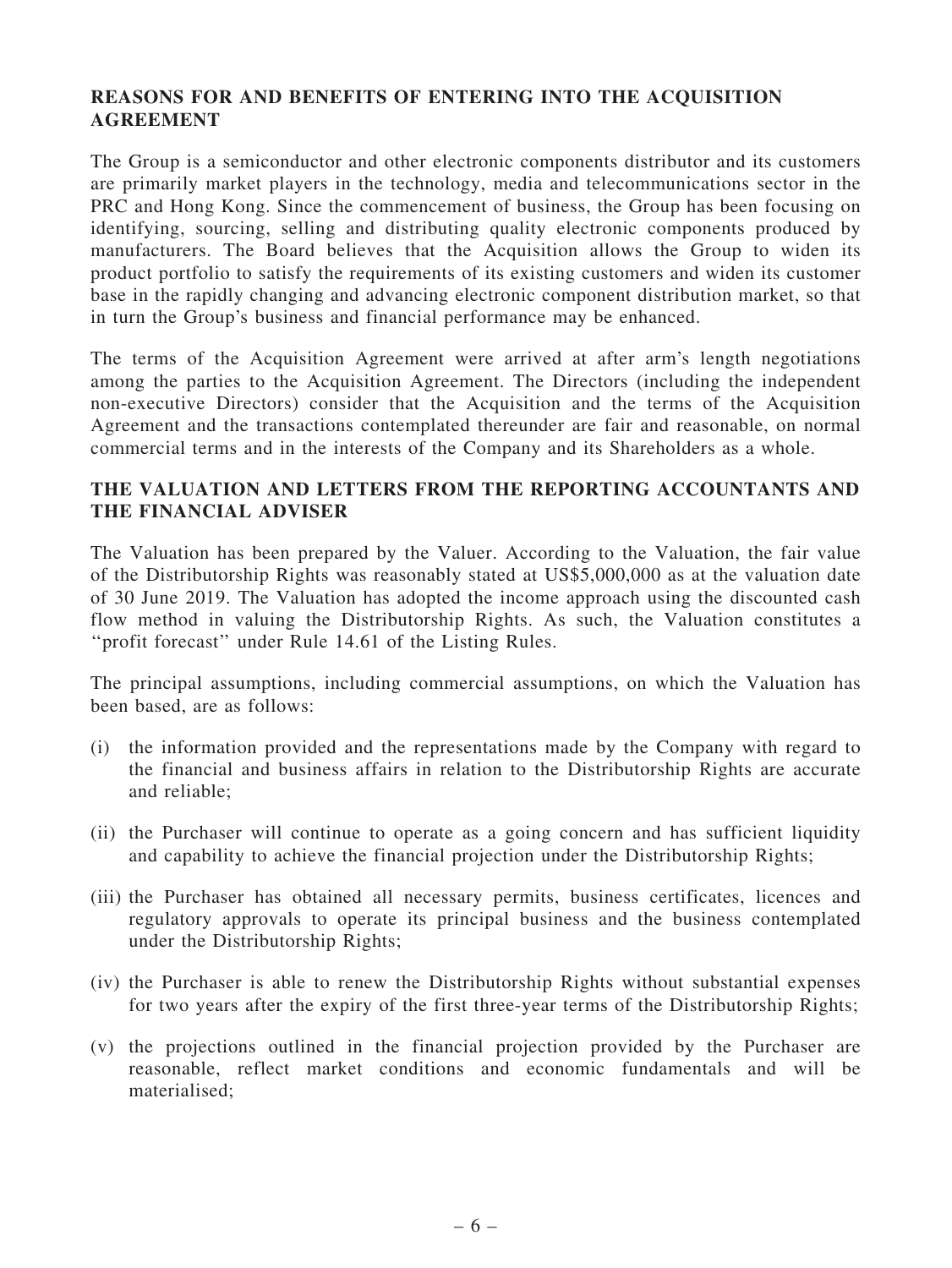- (vi) there will be sufficient supply of technical staff in the industry in which the Purchaser operates or intends to operate, and the Purchaser will retain competent management, key personnel and technical staff to support its ongoing operations and developments;
- (vii) there will be no major changes in the current taxation laws in the localities in which the Purchaser operates or intends to operate and that the rates of tax payable shall remain unchanged and that all applicable laws and regulations will be complied with;
- (viii) there will be no major changes in the political, legal, economic or market conditions in the localities in which the Purchaser operates or intends to operate, which would adversely affect the profitability and the revenue attributable to the Purchaser; and
- (ix) there will be no material changes in the relevant interest rates and exchange rates that would have material impact on the Purchaser's business.

Graham H. Y. Chan & Co., the Reporting Accountants, have reviewed the calculations of the discounted future estimated cash flows of the Distributorship Rights, which does not involve the adoption of accounting policies, in which the Valuation was based. The Board has reviewed the above principal assumptions and confirmed that the forecast has been made after due and careful enquiry. The report from the Reporting Accountants is included in Appendix I to this announcement.

On the basis of the foregoing, the Financial Adviser, VBG Capital Limited, is satisfied that the forecast has been made by the Company after due and careful enquiry. The letter from the Financial Adviser is included in Appendix II to this announcement.

The following are the qualifications of the experts who have given their opinion and advice included in this announcement:

| <b>Name</b>                                | <b>Qualification</b>                                                                                                                                                                          |
|--------------------------------------------|-----------------------------------------------------------------------------------------------------------------------------------------------------------------------------------------------|
| Graham H. Y. Chan & Co.                    | <b>Certified Public Accountants</b>                                                                                                                                                           |
| Ravia Global Appraisal Advisory<br>Limited | Independent professional valuer                                                                                                                                                               |
| <b>VBG</b> Capital Limited                 | A corporation licensed to carry out Type 1 (dealing<br>in securities) and Type 6 (advising on corporate<br>finance) regulated activities under the Securities and<br><b>Futures Ordinance</b> |

To the best of the Directors' knowledge, information and belief having made all reasonable enquiries, each of the Valuer, the Reporting Accountants and the Financial Adviser are third parties independent of and not connected with the Company and its connected persons.

As at the date of this announcement, none of the Valuer, the Reporting Accountants and the Financial Adviser has any shareholding, directly or indirectly, in any member of the Group or any right (whether legally enforceable or not) to subscribe for or to nominate persons to subscribe for securities in any member of the Group.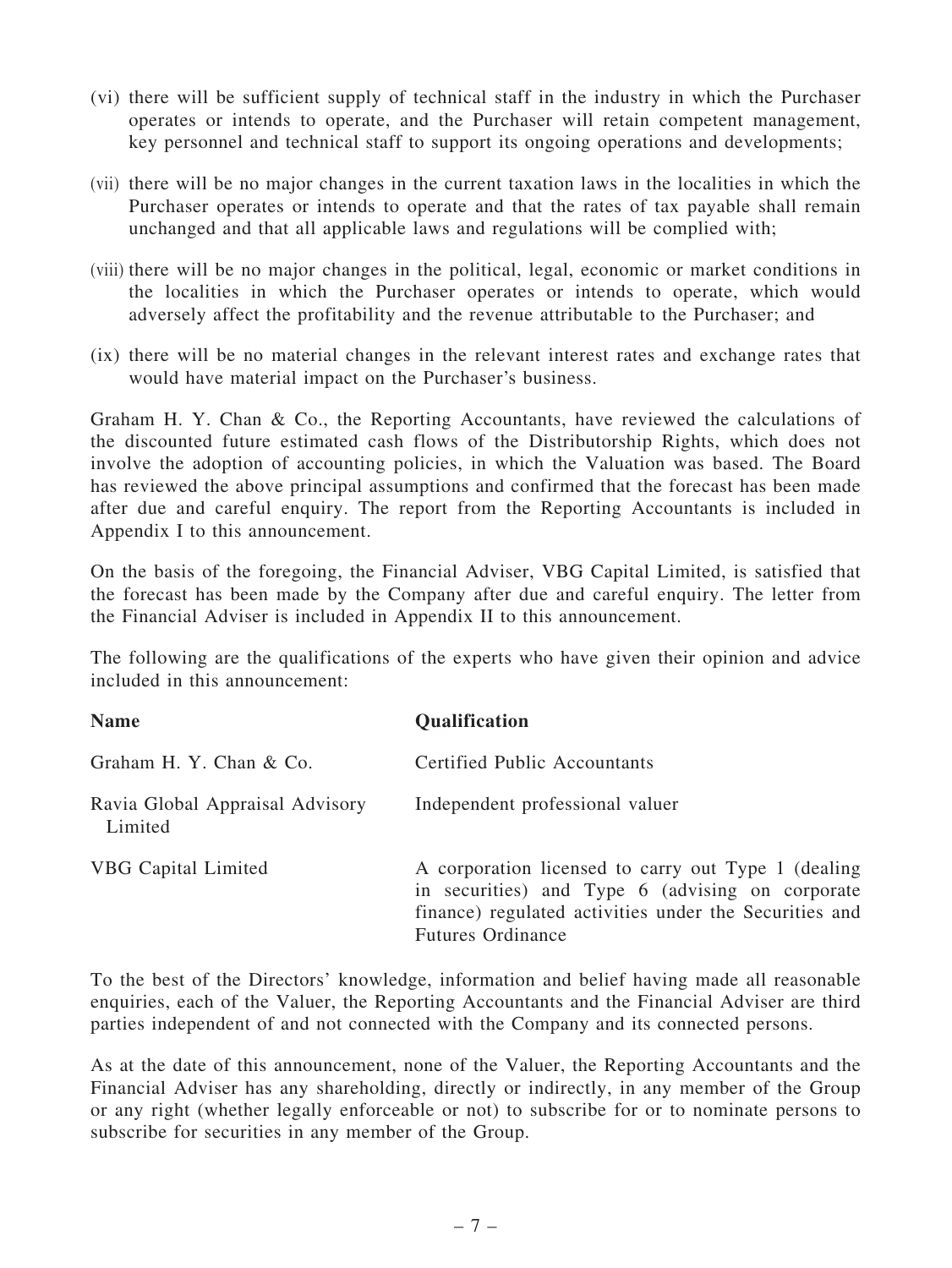Each of the Valuer, the Reporting Accountants and the Financial Adviser has given and has not withdrawn its written consent to the publication of this announcement with the inclusion of its report or letter and all references to its name (including its qualifications) in the form and context in which it is included.

# LISTING RULES IMPLICATIONS

As one or more of the applicable percentage ratios in respect of the transactions contemplated under the Acquisition Agreement exceeds 5% but is less than 25%, the entering into of the Acquisition Agreement and the transactions contemplated thereunder constitute a discloseable transaction for the Company under Chapter 14 of the Listing Rules and is subject to the notification and announcement requirements under Rule 14.33 of the Listing Rules.

# GENERAL

# The Group

The Company is an investment holding company incorporated in the Cayman Islands with limited liability, the shares of which are listed on the main board of the Stock Exchange. The Group is principally engaged in the distribution of semiconductor and other electronic components.

The Purchaser is a company established in the PRC and an indirect wholly-owned subsidiary of the Company. It principally engages in trading of electronic components and other related products in the PRC.

# The Vendor and the Guarantors

The Vendor is a company established in the PRC which principally engages in trading of electronic components and other related products in the PRC.

Mr. Zhao and Ms. Ou are the ultimate beneficial owners of the Vendor.

# **DEFINITIONS**

In this announcement, the following expressions have the following meanings, unless context otherwise requires:

| "Acquisition"           | the acquisition of the Distributorship Rights by the<br>Purchaser under the Acquisition Agreement                                                                                    |
|-------------------------|--------------------------------------------------------------------------------------------------------------------------------------------------------------------------------------|
| "Acquisition Agreement" | the acquisition agreement dated 30 September 2019 entered<br>into among the Vendor, the Purchaser and the Guarantors in<br>relation to the acquisition of the Distributorship Rights |
| "associate(s)"          | has the meaning ascribed to it under the Listing Rules                                                                                                                               |
| "Board"                 | the board of Directors                                                                                                                                                               |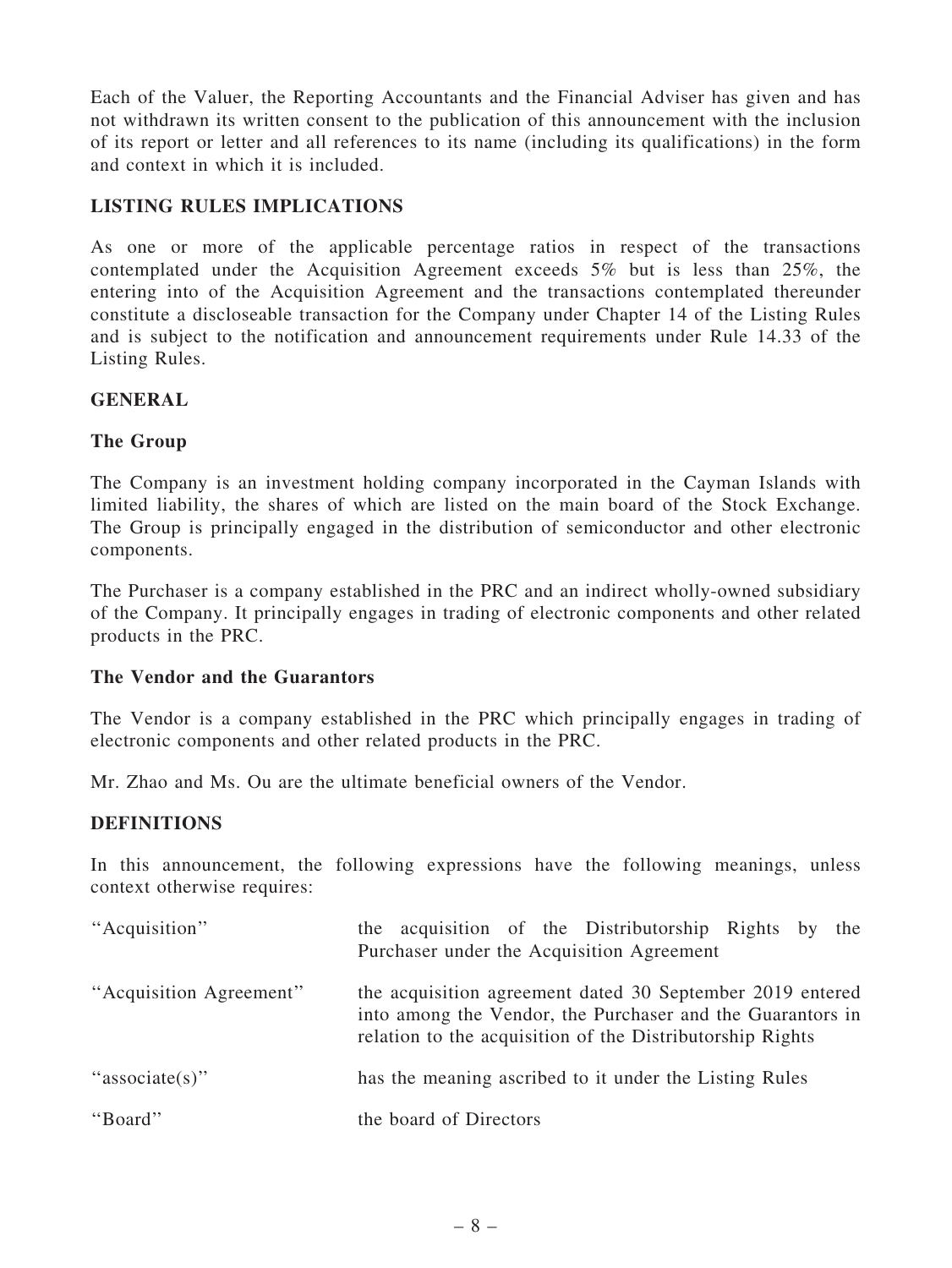| "Company"                  | Apex Ace Holding Limited, a company incorporated in the<br>Cayman Islands with limited liability, the shares of which<br>are listed on the main board of the Stock Exchange (stock<br>code: 6036)                               |
|----------------------------|---------------------------------------------------------------------------------------------------------------------------------------------------------------------------------------------------------------------------------|
| "connected person(s)"      | has the meaning ascribed to it under the Listing Rules                                                                                                                                                                          |
| "Consideration"            | consideration<br>of US\$5,000,000<br>the<br>(equivalent)<br>to<br>approximately HK\$39,000,000) in total for the Acquisition                                                                                                    |
| "Director(s)"              | the director(s) of the Company                                                                                                                                                                                                  |
| "Distributorship Right A"  | the right to distribute a range of products granted to the<br>Vendor by Manufacturer A                                                                                                                                          |
| "Distributorship Right B"  | the right to distribute a range of products granted to the<br>Vendor by Manufacturer B                                                                                                                                          |
| "Distributorship Right C"  | the right to distribute a range of products granted to the<br>Vendor by Manufacturer C                                                                                                                                          |
| "Distributorship Right(s)" | Distributorship Right A, Distributorship Right B<br>and<br>Distributorship Right C                                                                                                                                              |
| "Earnest Deposit"          | the earnest deposit in an aggregate amount of US\$2,000,000<br>paid by an indirect wholly-owned subsidiary of the<br>Company (which was not the Purchaser) to the Vendor prior<br>to the execution of the Acquisition Agreement |
| "Financial Adviser"        | VBG Capital Limited, a corporation licensed to carry out<br>Type 1 (dealing in securities) and Type 6 (advising on<br>corporate finance) regulated activities under the Securities<br>and Futures Ordinance                     |
| "Group"                    | the Company and its subsidiaries                                                                                                                                                                                                |
| "Guarantors"               | Mr. Zhao and Ms. Ou, being individuals who provide<br>guarantee on the obligations of the Vendor under the<br><b>Acquisition Agreement</b>                                                                                      |
| "HK\$"                     | Hong Kong dollar, the lawful currency of Hong Kong                                                                                                                                                                              |
| "Hong Kong"                | the Hong Kong Special Administrative Region of the PRC                                                                                                                                                                          |
| "Listing Rules"            | the Rules Governing the Listing of Securities on the Stock<br>Exchange as amended, supplemented or otherwise modified<br>from time to time                                                                                      |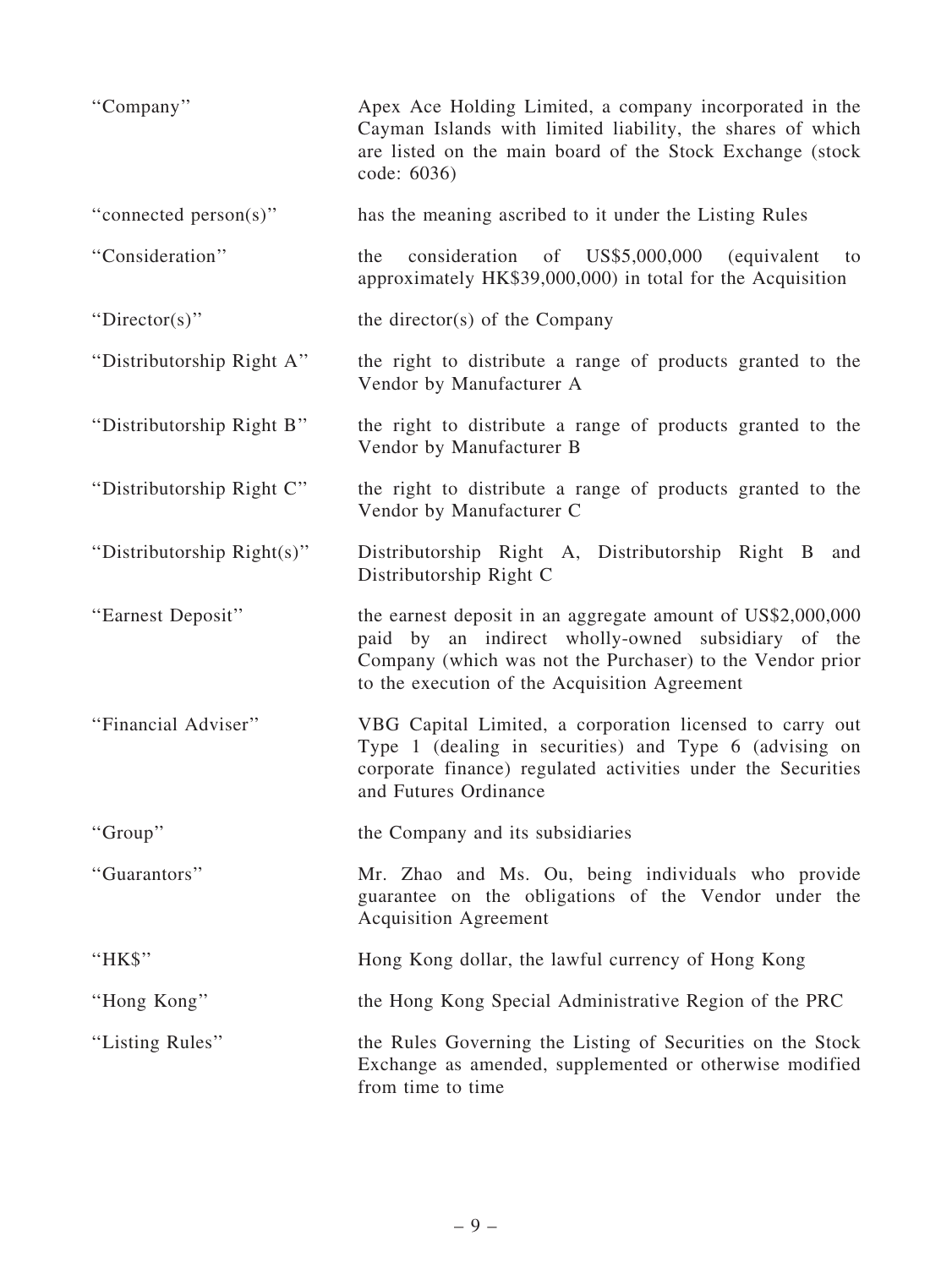| "Manufacturer A"        | the electronic component manufacturer who primarily<br>operates in Taiwan and granted the Distributorship Right A<br>to the Vendor                                                     |
|-------------------------|----------------------------------------------------------------------------------------------------------------------------------------------------------------------------------------|
| "Manufacturer B"        | the plastic component manufacturer who primarily operates<br>in the PRC and granted the Distributorship Right B to the<br>Vendor                                                       |
| "Manufacturer C"        | the electronic component manufacturer who primarily<br>operates in the PRC and granted the Distributorship Right C<br>to the Vendor                                                    |
| "Manufacturer $(s)$ "   | Manufacturer A, Manufacturer B and Manufacturer C                                                                                                                                      |
| "Mr. Zhao"              | Mr. Zhao Hongjun (趙紅軍)                                                                                                                                                                 |
| "Ms. Ou"                | Ms. Ou Jieying (歐解英)                                                                                                                                                                   |
| "percentage ratio(s)"   | has the meaning ascribed to it under the Listing Rules                                                                                                                                 |
| "PRC"                   | the People's Republic of China which, shall exclude Hong<br>Kong, the Macau Special Administrative Region of the PRC<br>and Taiwan                                                     |
|                         |                                                                                                                                                                                        |
| "Profit Guarantee"      | the profit guarantee provided by the Vendor to the Purchaser<br>under the Acquisition Agreement                                                                                        |
| "Purchaser"             | Shenzhen Zhiyupeng Technology Company Limited* (深圳<br>智宇鵬科技有限公司), a company established in the PRC<br>with limited liability and an indirect wholly-owned<br>subsidiary of the Company |
| "Reporting Accountants" | Graham H. Y. Chan & Co., Certified Public Accountants                                                                                                                                  |
| "Shareholder(s)"        | $holder(s)$ of the share(s) of the Company                                                                                                                                             |
| "Stock Exchange"        | The Stock Exchange of Hong Kong Limited                                                                                                                                                |
| "US\$"                  | United States dollar, the lawful currency of the United<br><b>States of America</b>                                                                                                    |
| "Valuation"             | the valuation of the Distributorship Rights as at 30 June<br>2019 by the Valuer under the income approach using the<br>discounted cash flow method                                     |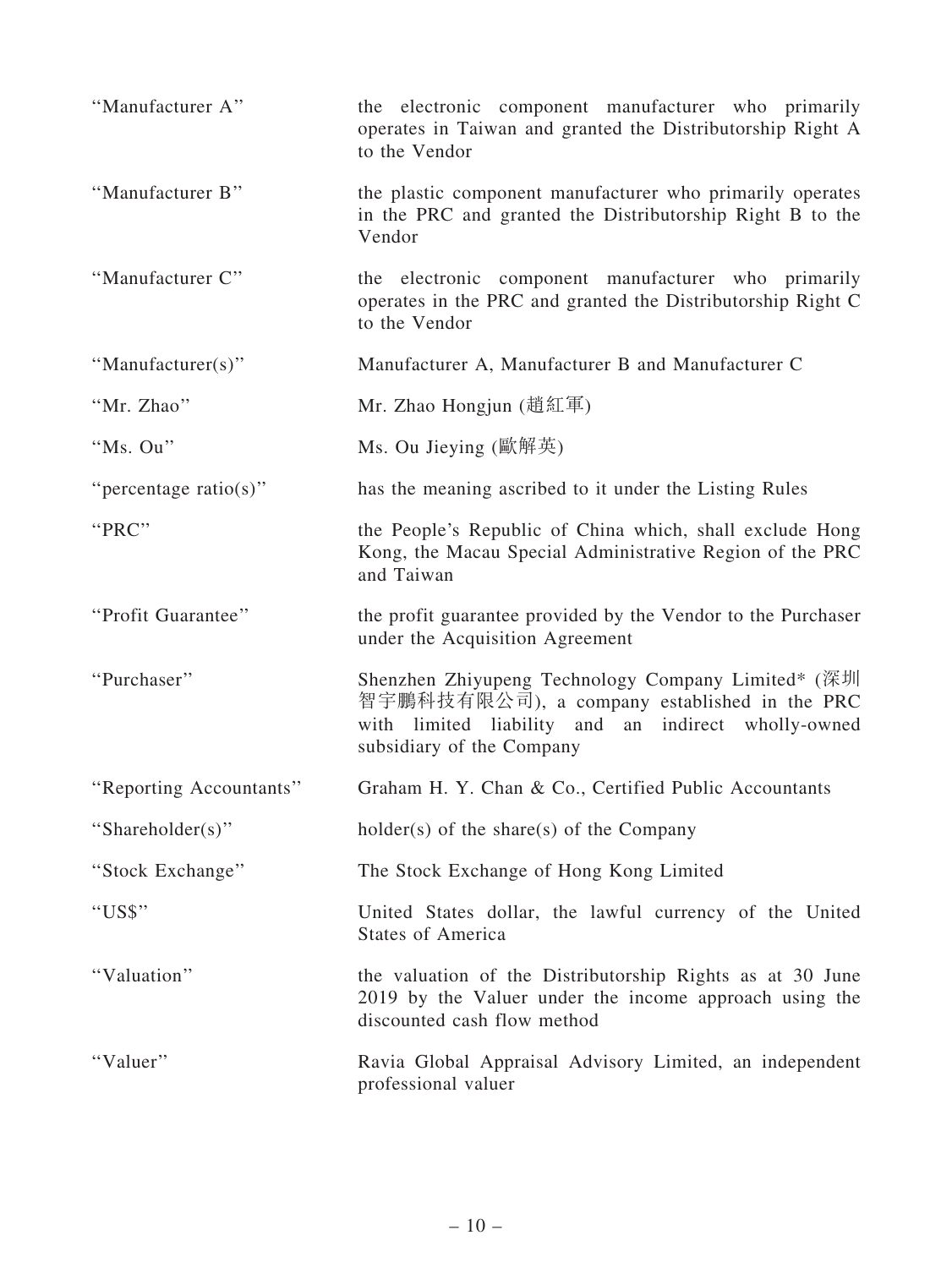''Vendor'' Shenzhen Zhiyupeng Electronic Company Limited\* (深圳市 智宇鵬電子有限公司), a company established in the PRC with limited liability

"%" per cent.

# By order of the Board of Apex Ace Holding Limited Lee Bing Kwong

Chairman, Chief Executive Officer and Executive Director

Hong Kong, 30 September 2019

As at the date of this announcement, the executive Directors are Mr. Lee Bing Kwong (Chairman and Chief Executive Officer), Mr. Lo Yuen Kin and Ms. Lo Yuen Lai; and the independent non-executive Directors are Mr. Cheung Siu Kui, Mr. Yim Kwok Man and Dr. Chow Terence.

For the purpose of this announcement, unless otherwise indicated, the conversion of US\$ into HK\$ is based on the exchange rate of US\$1.00 = HK\$7.8. Such rate is for the purpose of illustration only and does not constitute a representation that any amount in question in US\$ or HK\$ has been or could have been or may be converted at such or another rate or at all.

\* For identification purpose only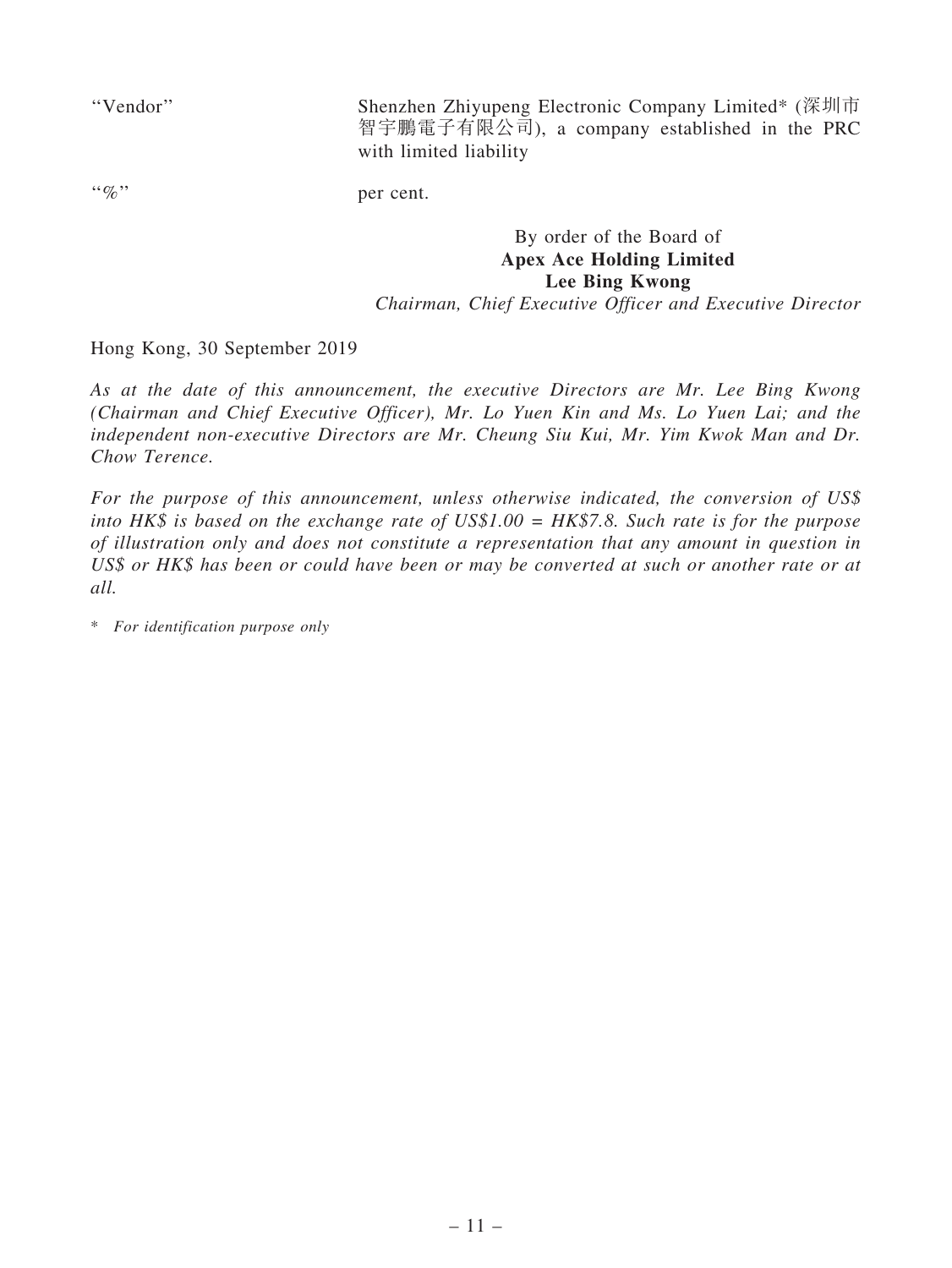# Appendix  $I$  — Report from the Reporting Accountants



**GRAHAM H. Y. CHAN & CO. CERTIFIED PUBLIC ACCOUNTANTS (PRACTISING)**

**HONG KONG HONG KONG ROOMS** 3719–26, 37/F., Sun Hung Kai Centre, 30 Harbour Road, Wanchai, Hong Kong

# REPORT FROM REPORTING ACCOUNTANTS ON THE CALCULATIONS OF DISCOUNTED FUTURE ESTIMATED CASH FLOWS IN CONNECTION WITH THE VALUATION OF DISTRIBUTORSHIP RIGHTS

# TO THE BOARD OF DIRECTORS OF APEX ACE HOLDING LIMITED

We refer to the discounted future estimated cash flows on which the valuation (the ''Valuation'') dated 30 September 2019 prepared by Ravia Global Appraisal Advisory Limited in respect of the fair value of the distributorship rights (''Distributorship Rights'') as at 30 June 2019 is based. The Valuation is in connection with the acquisition of Distributorship Rights by Apex Ace Holding Limited (the ''Company'') as set out in the Company's announcement dated 30 September 2019. The Valuation, based on the discounted future estimated cash flows, is regarded as a profit forecast under paragraph 14.61 of the Rules Governing the Listing of Securities on the Stock Exchange of Hong Kong Limited (the ''Listing Rules'').

#### Directors' Responsibilities

The directors of the Company (the ''Directors'') are responsible for the preparation of the discounted future estimated cash flows in accordance with the bases and assumptions determined by the Directors and as set out in the Valuation (the ''Bases and Assumptions''). This responsibility includes carrying out appropriate procedures relevant to the preparation of the discounted future estimated cash flows for the Valuation and applying an appropriate basis of preparation; and making estimates that are reasonable in the circumstances.

#### Our Independence and Quality Control

We have complied with the independence and other ethical requirements of the Code of Ethics for Professional Accountants issued by the Hong Kong Institute of Certified Public Accountants (the ''HKICPA''), which is founded on fundamental principles of integrity, objectivity, professional competence and due care, confidentiality and professional behavior.

Our firm applies Hong Kong Standard on Quality Control 1 issued by the HKICPA and accordingly maintains a comprehensive system of quality control including documented policies and procedures regarding compliance with ethical requirements, professional standards and applicable legal and regulatory requirements.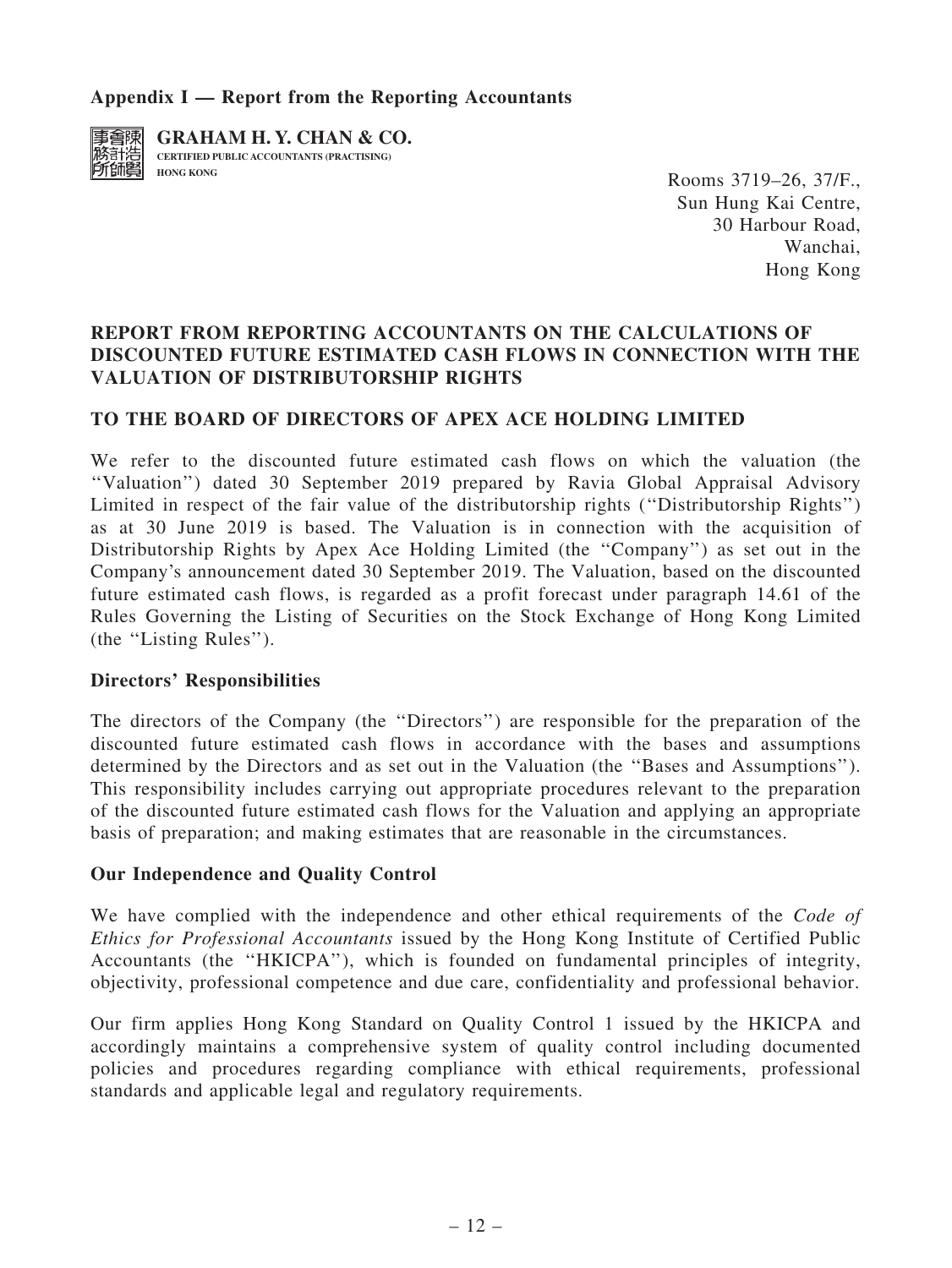# Reporting Accountants' Responsibilities

Our responsibility is to report, as required by paragraph 14.62(2) of the Listing Rules, on the calculations of the discounted future estimated cash flows on which the Valuation is based. We are not reporting on the appropriateness and validity of the Bases and Assumptions on which the discounted future estimated cash flows are based and our work does not constitute any valuation of the Distributorship Rights.

We conducted our engagement in accordance with Hong Kong Standard on Assurance Engagements 3000 (Revised), Assurance Engagements Other Than Audits or Reviews of Historical Financial Information issued by the HKICPA. This standard requires that we plan and perform our work to obtain reasonable assurance on whether the discounted future estimated cash flows, so far as the calculations are concerned, has been properly compiled in accordance with the Bases and Assumptions adopted by the Directors. We reviewed the arithmetical calculations and the compilation of the discounted future estimated cash flows in accordance with the Bases and Assumptions adopted by the Directors. Our work is substantially less in scope than an audit conducted in accordance with Hong Kong Standards on Auditing issued by the HKICPA, Accordingly, we do not express an audit opinion.

The discounted future estimated cash flows do not involve the adoption of accounting policies. The discounted cash flows depend on future events and on a number of assumptions which cannot be confirmed and verified in the same way as past results and not all of which may remain valid throughout the period. Our work has been undertaken for the purpose of reporting solely to you under paragraph 14.62(2) of the Listing Rules and for no other purpose. We accept no responsibility to any other person in respect of our work, or arising out of or in connection with our work.

# Opinion

In our opinion, based on the foregoing, so far as the calculations are concerned, the discounted future estimated cash flows have been properly compiled in all material respects in accordance with the Bases and Assumptions adopted by the Directors as set out in the Valuation.

Graham H. Y. Chan & Co. Certified Public Accountants (Practising) Hong Kong

30 September 2019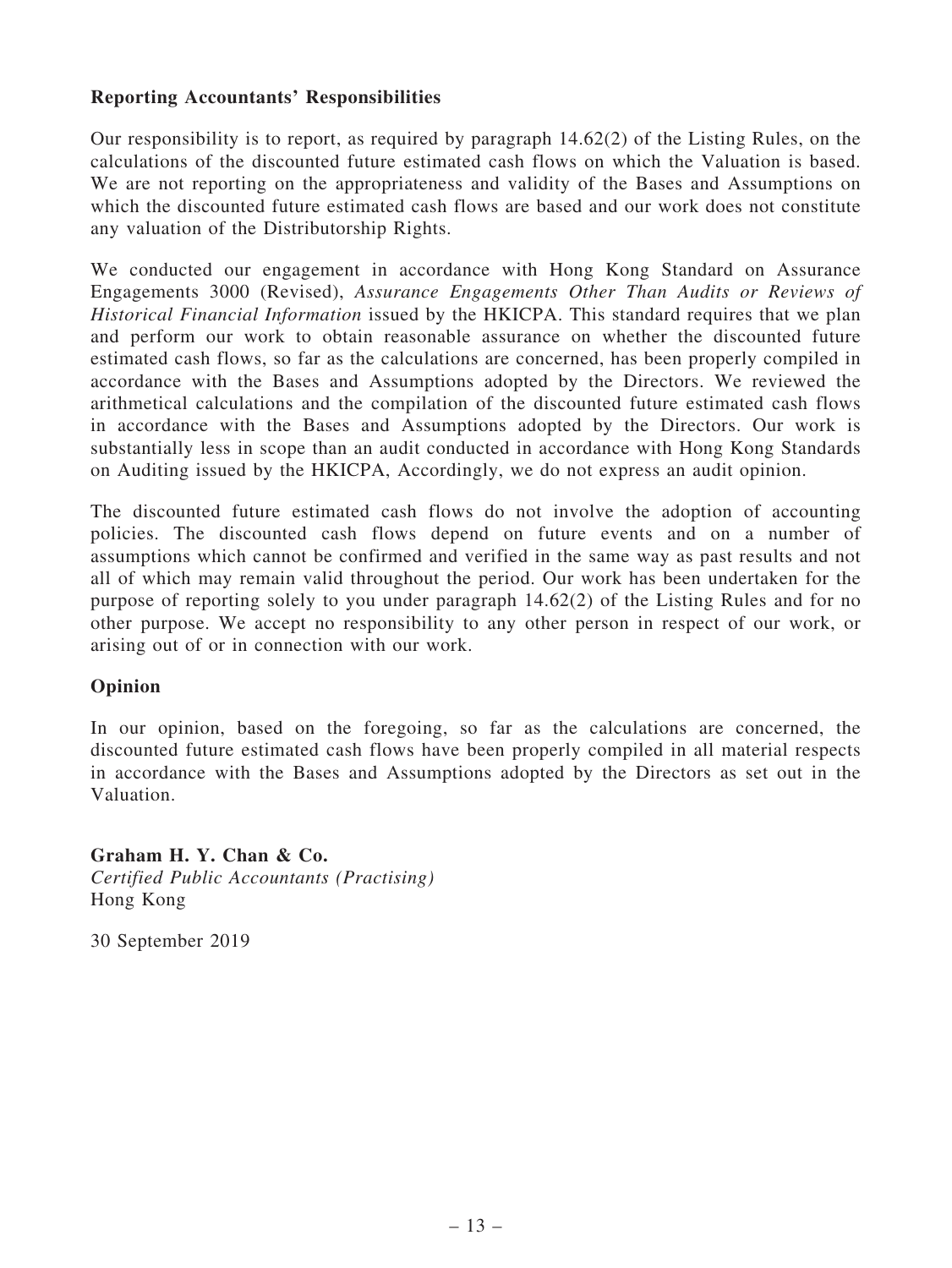# Appendix II — Letter from the Financial Adviser



18/F., Prosperity Tower 39 Queen's Road Central Hong Kong

30 September 2019

# Apex Ace Holding Limited

Units 2–3, 1/F. Sun Cheong Industrial Building 1 Cheung Shun Street Kowloon, Hong Kong

Attention: The Board of Directors

Dear Sirs,

We refer to the valuation prepared by Ravia Global Appraisal Advisory Limited set out in the valuation report dated 30 September 2019 as referred to in the announcement of the Company dated 30 September 2019 (the ''Announcement'') in relation to the total value of 100% transfer of the Distributorship Rights as at 30 June 2019. Terms used in this letter shall have the same meanings as those defined in the Announcement unless the context otherwise requires.

The Valuation, which has been arrived at using the discounted cash flow method, is based on the cash flow forecasts (the ''Forecasts'') provided by the management of the Company. The Forecasts are regarded as a profit forecast under Rule 14.61 of the Listing Rules and we have been engaged for the purpose of reporting to you.

The assessment, review and discussion carried out by us as described in this letter are primarily based on financial, economic, market and other conditions in effect, and the information made available to us as of the date of this letter and that we have, in arriving at our views, relied on information and materials supplied to us by the Valuer and the Group and opinions expressed by, and representations of, the employees and/or management of the Valuer and the Group. We have assumed that all information, materials, opinions and/or representations so supplied, including all information, materials, opinions and/or representations referred to or contained in the Announcement, for which the Directors are solely responsible, were true, accurate, complete and not misleading at the time they were supplied or made and continued to be so up to the date of this letter and that no materials fact or information has been omitted from the information and materials supplied. No representation or warranty, expressed or implied, is made by us on the accuracy, truth or completeness of such information, materials, opinions and/or representations. Circumstances could have developed or could develop in the future that, if known to us at the time of this letter, would have altered our assessment and review. In addition, the qualifications, bases and assumptions adopted by the Valuer are inherently subject to significant business, economic and competitive uncertainties and contingencies, many of which are beyond the control of the Valuer and the Group.